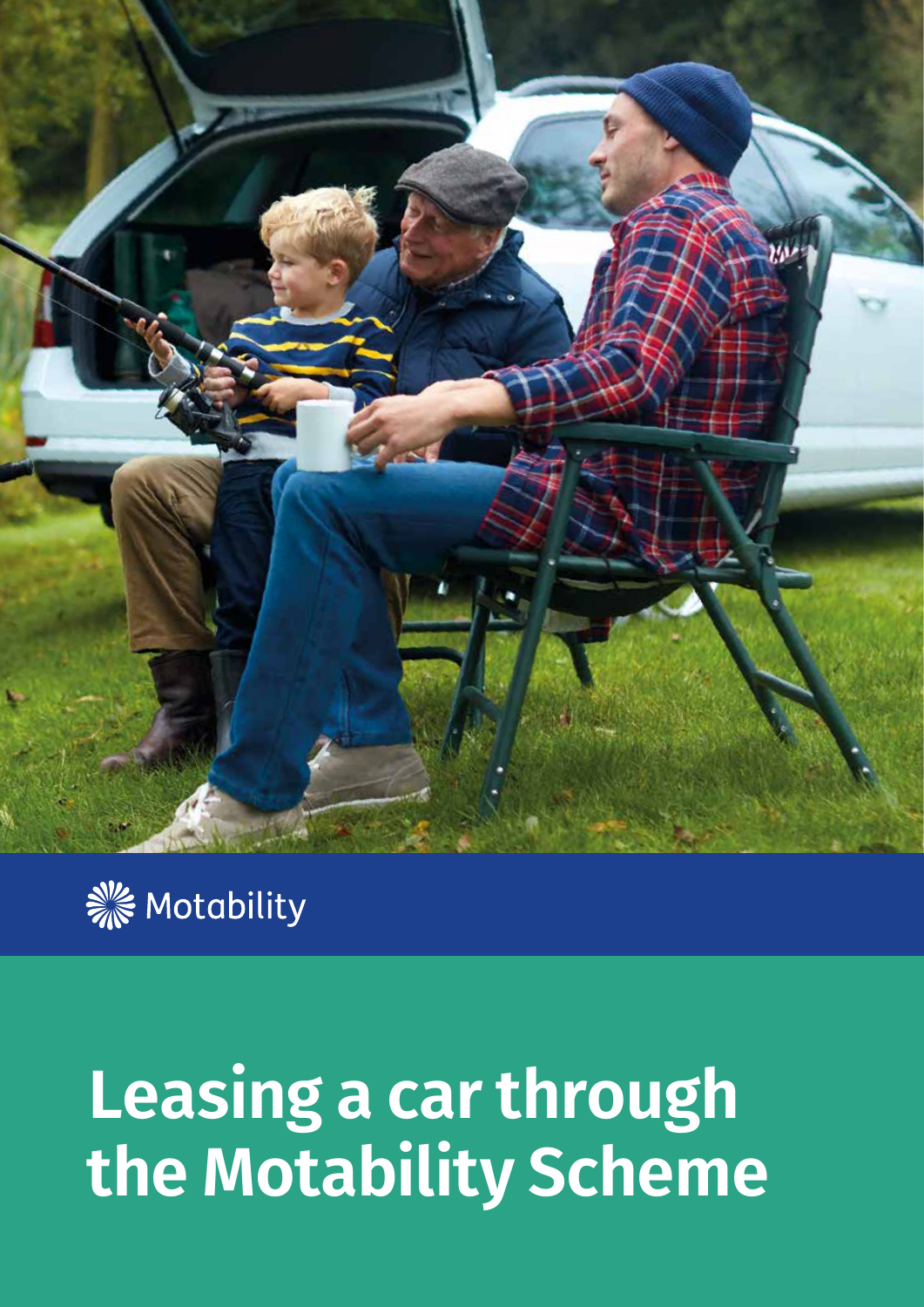To explore our huge choice of cars and discover the best option for you, visit **motability.co.uk** or speak to one of our team on **0800 093 1000**

We are Motability Operations Ltd, a company authorised and regulated by the Financial Conduct Authority. All Motability Scheme vehicles are leased to customers by Motability Operations Limited.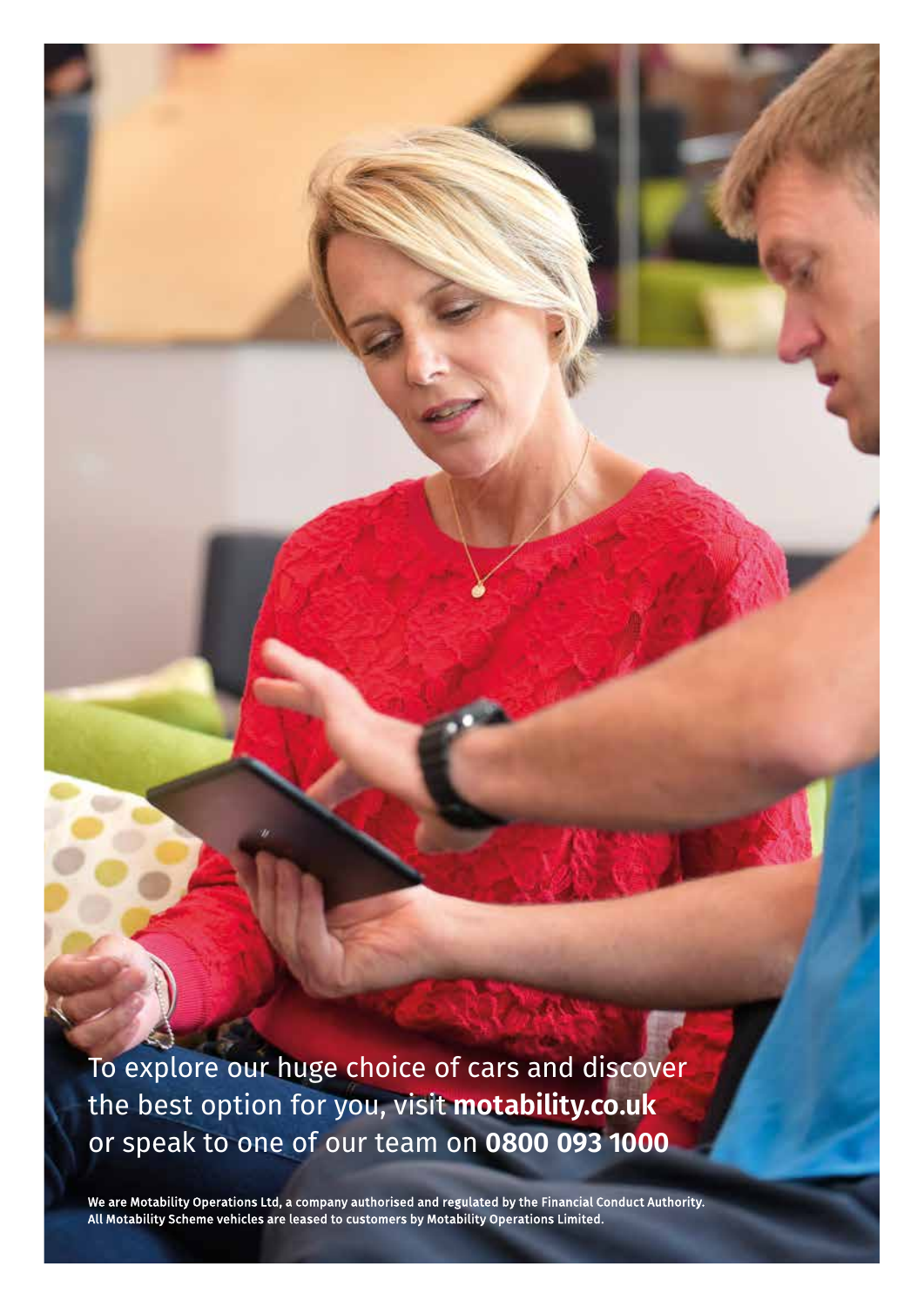# **Welcome to worry free motoring**

With the Motability Scheme you can simply exchange all, or part of your mobility allowance, to lease a brand new car from a huge choice of the latest makes and models.

#### **How it works**

Our standard lease is over three years and payments are simply deducted from your higher rate mobility allowance every four weeks, then paid directly to us by the Department for Work and Pensions (DWP) or Veterans UK.

#### **Simple all-inclusive leasing**

Every lease is all-inclusive, which means everything listed on the right is included in the price you pay. So the only running cost you have for your brand new car is fuel.

#### **Trusted by over 600,000 customers**

Today over 600,000 customers up and down the country enjoy the options and independence the Scheme brings.



#### **Whatever car you pick, the price always includes:**

Insurance cover from RSA Motability



Servicing and maintenance



Many adaptations at no extra cost



Full RAC breakdown assistance



Up to three named drivers



Tyre replacement, windscreen repair and MOTs



60,000 mileage allowance over 3 years



Support from our dedicated UK based Customer Services team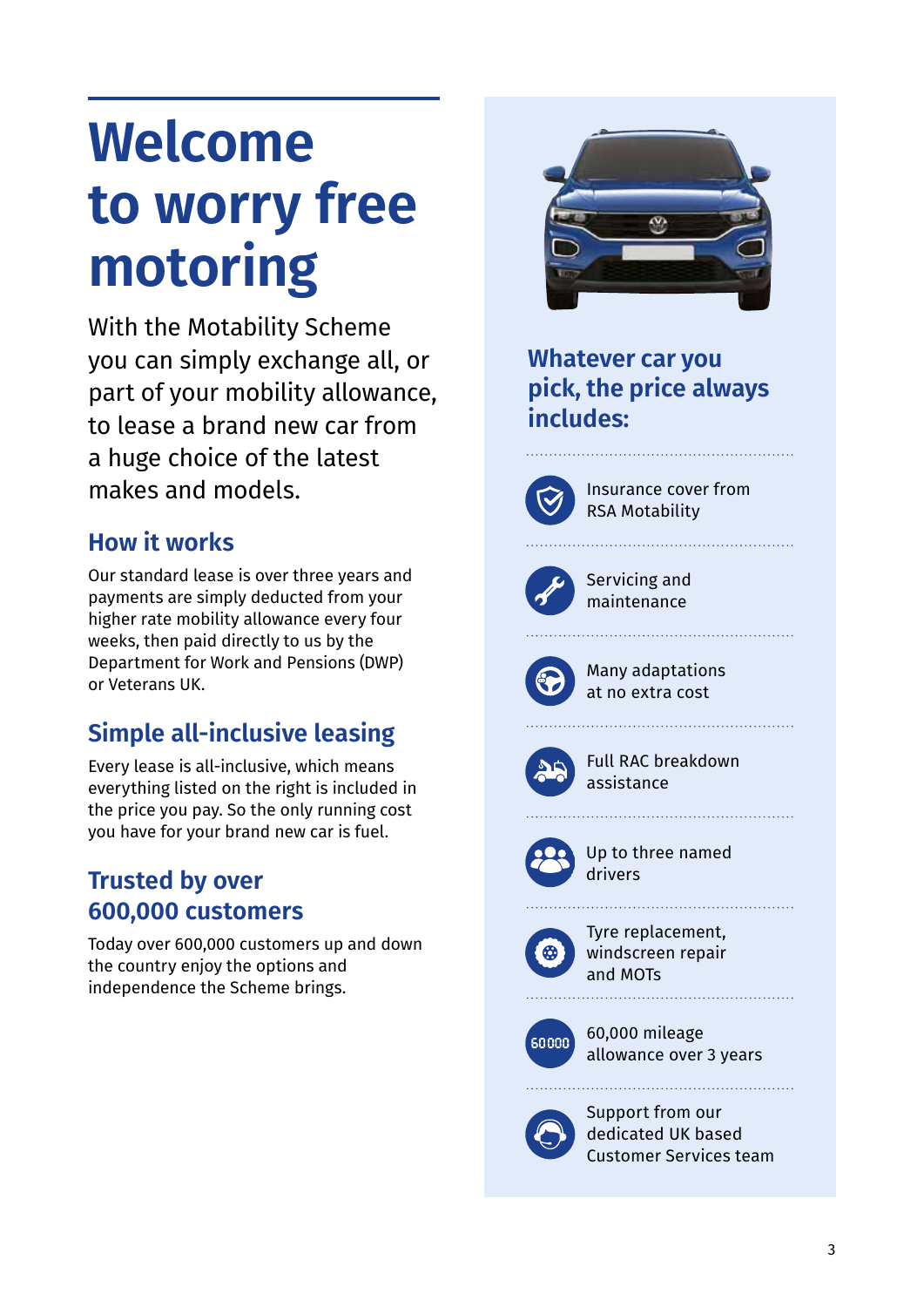# **Allowances and the Scheme**

If you receive one of the allowances below you can apply to join the Motability Scheme, or if you are the parent or guardian of a child aged three or over, you can apply on their behalf.

You will need to have at least 12 months remaining on your award when you apply to join the Scheme. If your allowance is due to end during your lease, you just need to make sure that the allowance is renewed with the Department for Work and Pensions (DWP).

However, if your award is not renewed, for whatever reason, you just hand the car back – you won't be liable for any additional costs and you may be eligible for a £1000 stopped allowance support payment.

If you have any questions regarding your award you should contact the DWP (see page 15).

Find out more about allowances and the Motability Scheme at **motability.co.uk/allowances**.

#### **PIP reassessments**

If you currently receive DLA and are invited for a PIP reassessment, as long as your application is successful and you are awarded ERMC of PIP, you will still be eligible to apply to join the Scheme.

If the DWP has already invited you to apply for a PIP reassessment, you will need to wait for the outcome before applying to join the Scheme.

For more information, visit **motability.co.uk/pip**.

### **Allowances →** Higher Rate Mobility Component of the Disability Living Allowance (HRMC of DLA) **→**Enhanced Rate of the Mobility Component of Personal Independence Payment (ERMC of PIP) **→**War Pensioners' Mobility Supplement (WPMS) **→**Armed Forces Independence Payment (AFIP) Please note that Attendance Allowance cannot be used to lease a car through the Motability Scheme.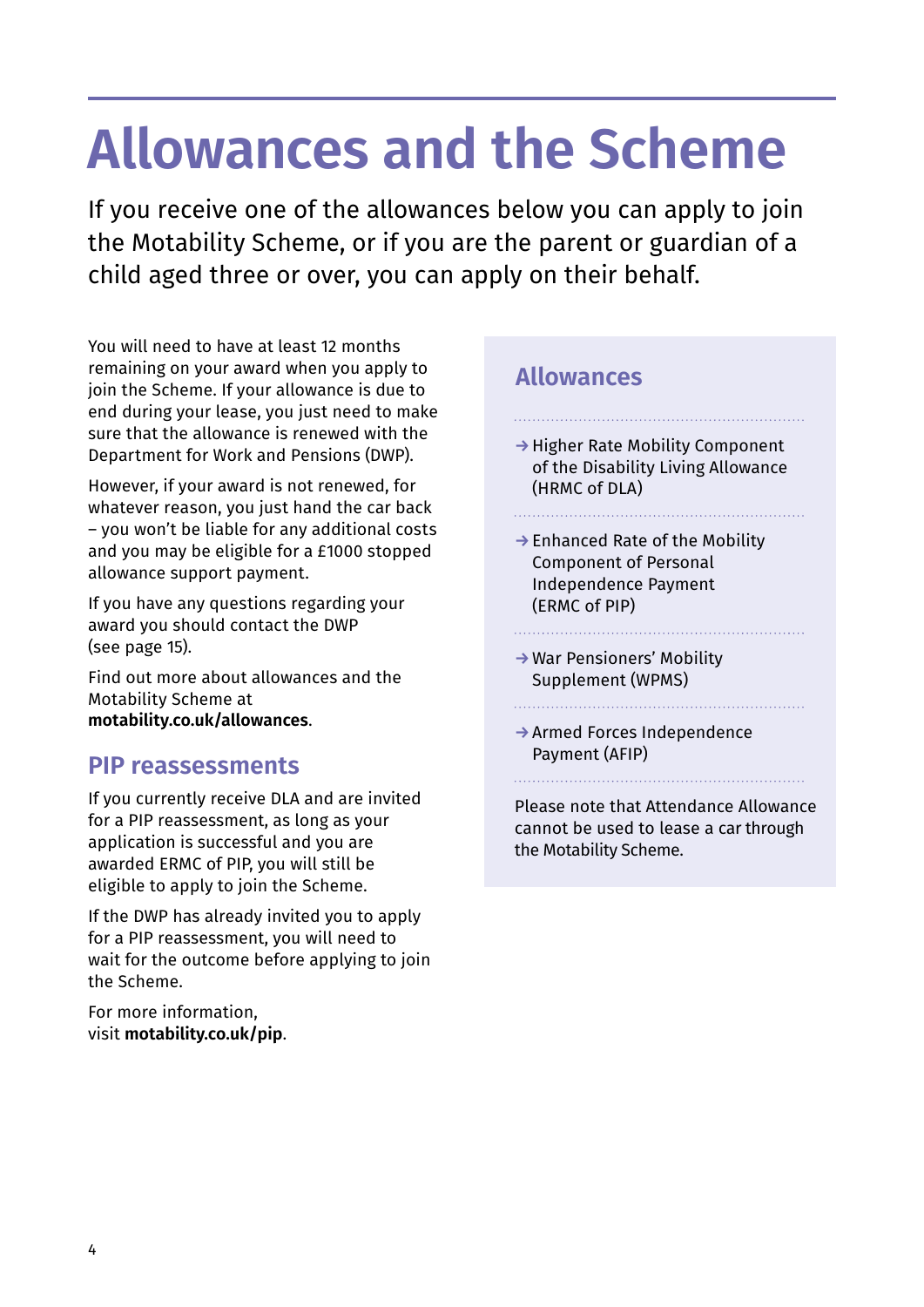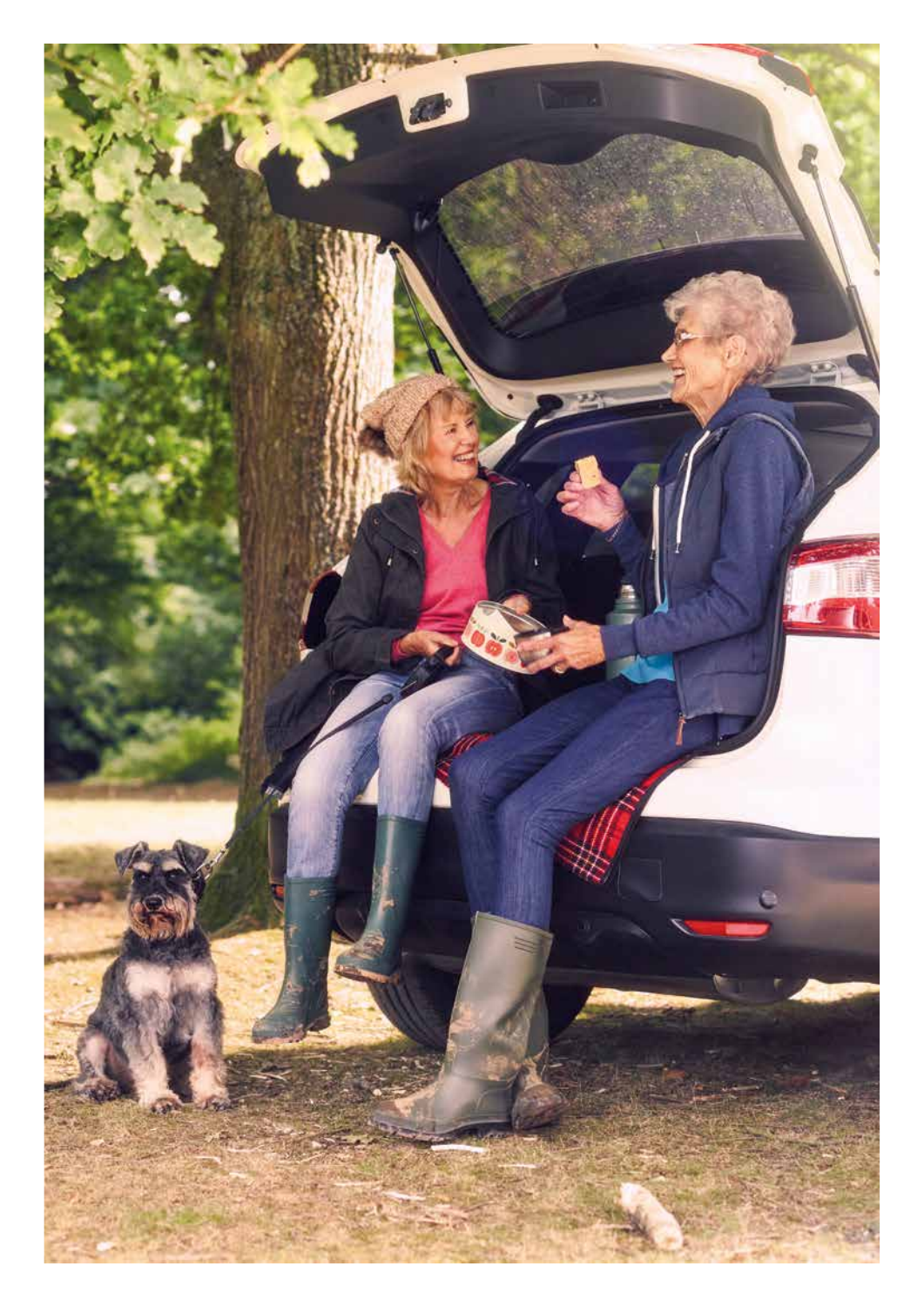## **With you every step of the way**

#### **COVID-19 and dealership visits**

All of our dealers will adhere to social distancing measures in line with Government guidance. This means you must book an appointment before visiting a dealership. The dealer you are visiting will be able to give you more information on the measures they have in place and explain how they are operating within any relevant local restrictions.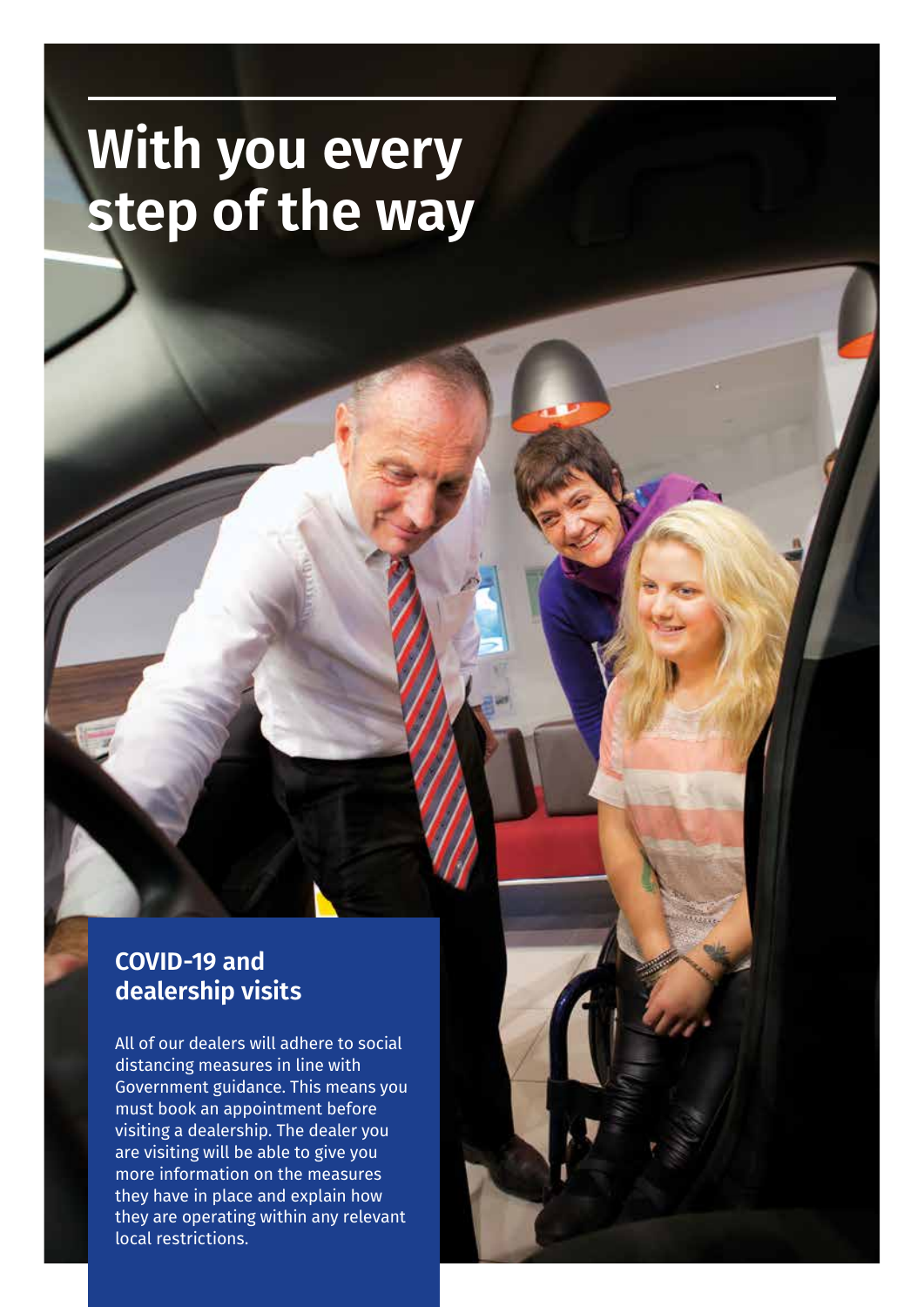## **Step 1: Explore our wide range of the latest makes and models**

Our easy 'online car search tool' will help you find the types of cars you're particularly interested in. Explore our very latest car range at **motability.co.uk/carsearch**.

## **Step 2: Visit our specialist dealers for expert advice**

Make an appointment with one of our dealerships to get expert advice from a trained Motability Scheme specialist. Find dealerships near you at **motability.co.uk/findadealer.**

## **Step 3: Collecting your brand new car**

The specialist at your chosen dealership will complete your order for you. They will arrange the delivery date for your new car, make an appointment for you to collect it and tell you what to bring on the day.

## **Step 4: Supporting you throughout your agreement**

The Motability Scheme provides you with full support across everything from insurance to car maintenance for the duration of your lease.

## **Step 5: At the end of your lease choose your next new car**

In three years' time, should you decide to remain on the Scheme, you can choose your next car before handing back your current one. You will collect your new car on the same day you hand back your current one.









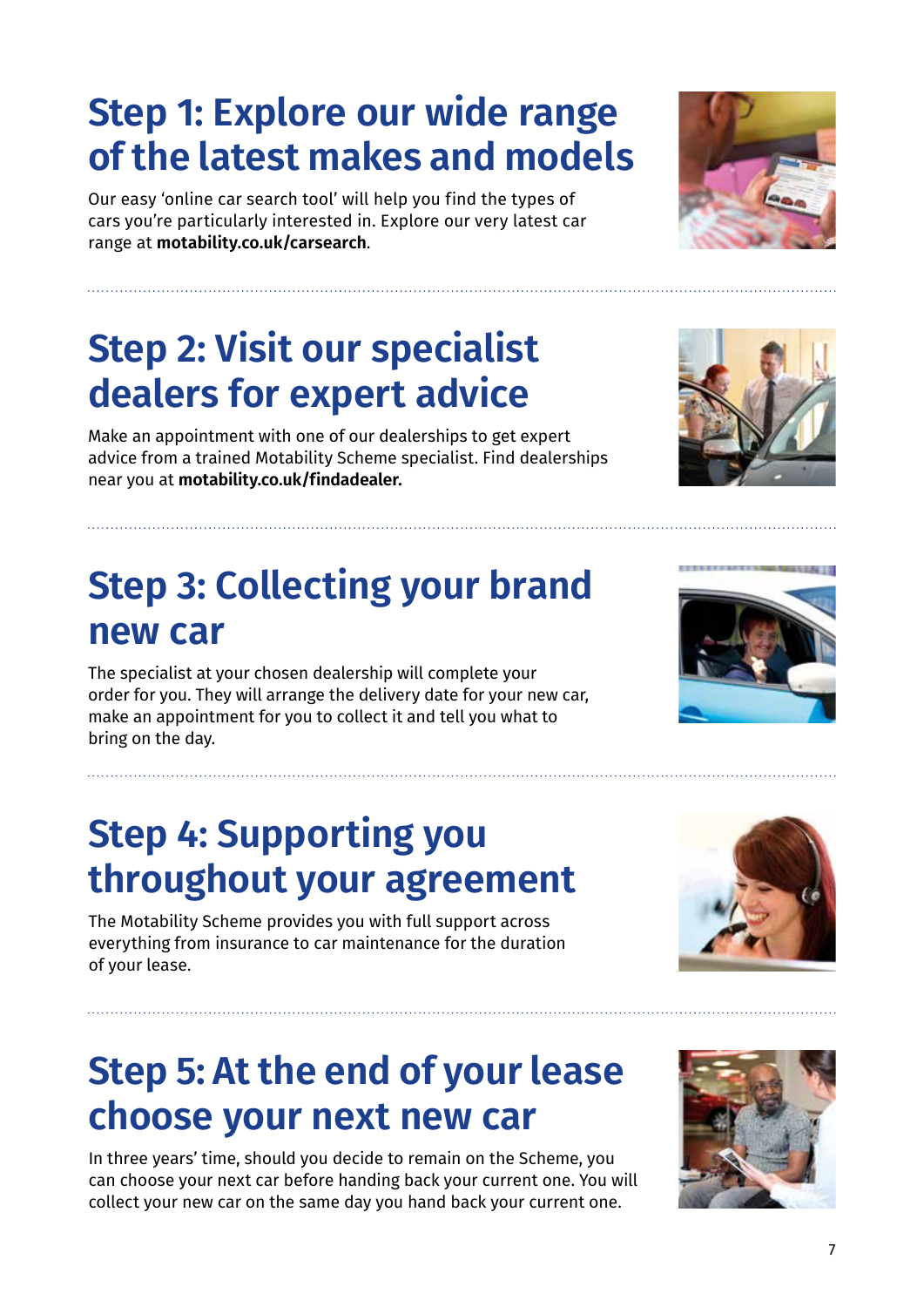# **Options to suit you**

The Motability Scheme has a wide range of cars to suit every budget. You choose whether to spend less than your allowance, the same as your allowance, or a car that costs the same as your allowance plus an Advance Payment.

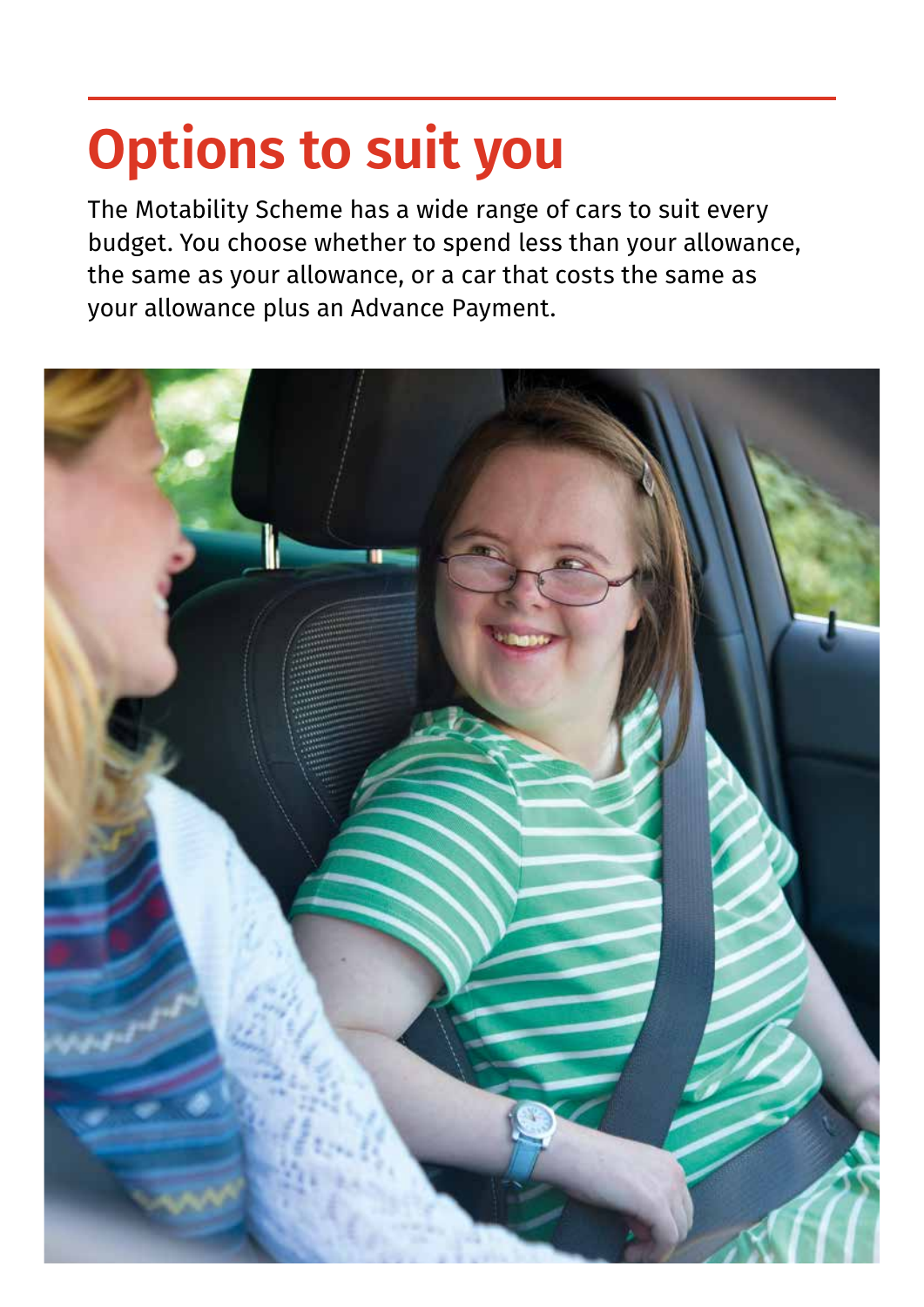#### **You choose who drives**

You don't have to drive to lease a car through the Scheme. Many of our customers don't drive. That's why the insurance with your lease is for up to three named drivers. So your car could be driven by a family member, friend or carer, as long as it's for your benefit.

As with most car insurance, there are some restrictions in terms of convictions, endorsements and drivers aged under 25. For more information about who can drive your car, go to **motability.co.uk/drivers**.

#### **Adaptations are available**

Adaptations can make travelling easier. We offer options to help with driving, accessing your car, or storing a wheelchair. Many are available at no extra cost if fitted at the start of your lease and in most cases are fitted so that your named drivers can continue to use the standard controls.

You can find out more about adaptations and the type of help they provide at **motability.co.uk/adaptations**.

#### **It's not just cars you can lease on the Scheme**

As well as new cars we also have a wide range of Wheelchair Accessible Vehicles, scooters and powered wheelchairs available to lease through the Motability Scheme. All come with the same all-inclusive package you get with a car.

Find out more about small, medium and large scooter models and powered wheelchairs at **motability.co.uk/scooters** and for Wheelchair Accessible Vehicles visit **motability.co.uk/wavs**.

#### **Financial help**

Motability is a national charity which oversees the Motability Scheme. Motability may be able to provide charitable grants towards Advance Payments, adaptations or driving lessons to support disabled people who would otherwise be unable to afford them. Visit **motability.org.uk/grants** or call **0800 500 3186** to find out more.

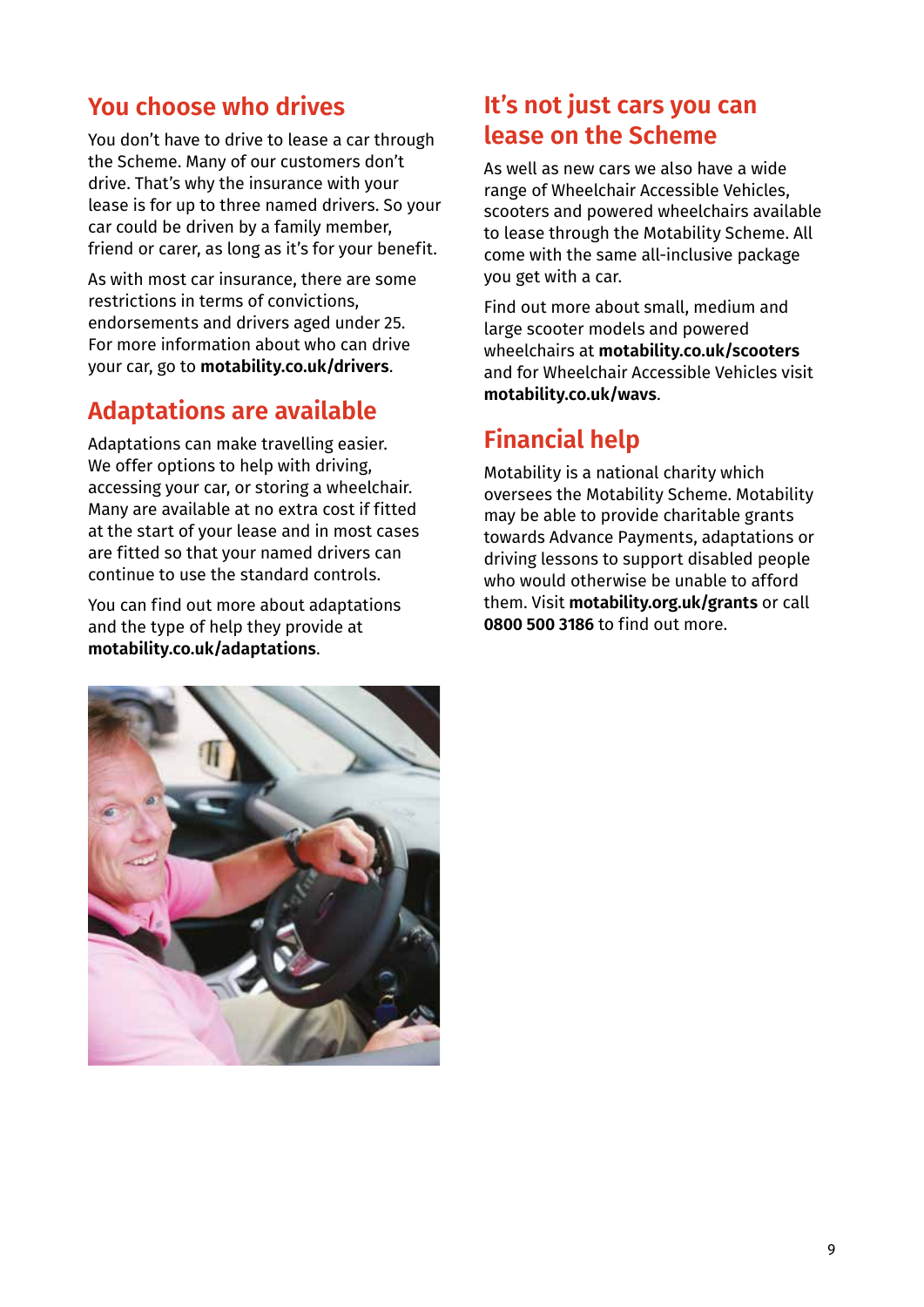

## **Expert advice from our dealers**

Visiting dealerships means you get to see cars up close and speak to trained Motability Scheme specialists. You will be able to discuss all of your requirements in detail and be given expert advice about good options for you.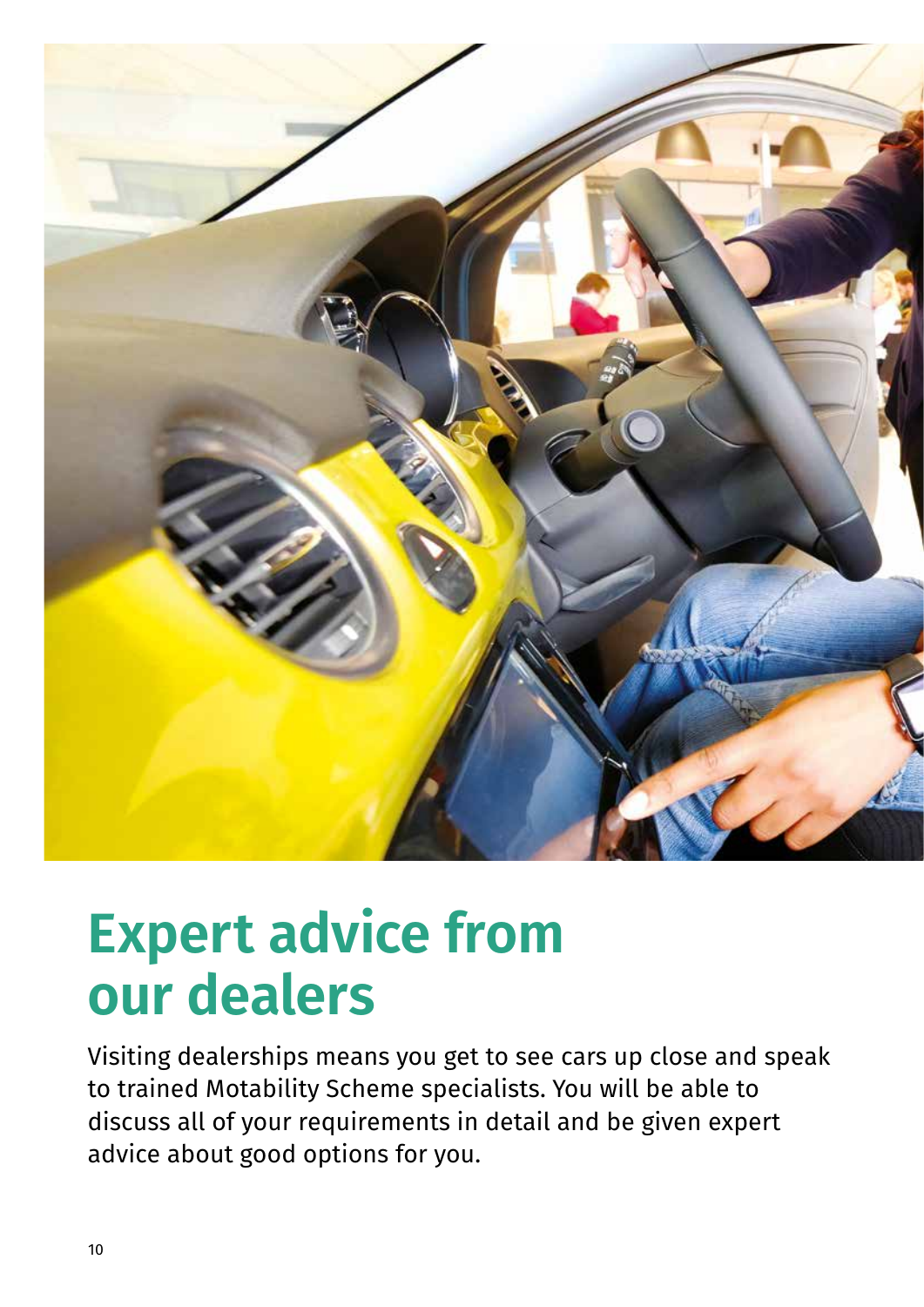# **Trade-in your old car** Lots of Motability Scheme dealers offer trade-in facilities. Ask your dealer for more information.

Due to the current COVID-19 situation, you must make an appointment before visiting a dealership. There is no obligation to place an order, it just helps dealers comply with social distancing measures. Test drives should still be available and are by far the best way to make sure a particular model is exactly what you want. Your dealer will be able to advise of the measures they have put in place to make test drives possible.

If you don't intend to drive yourself, when you visit, take a family member, friend or carer, who'll be able to test drive the car for you. Please let the dealer know when you make the appointment that someone else will be coming with you.

With over 4,500 dealerships up and down the country, there's bound to be one or more near you. Go to our online 'find a dealer' tool, choose your preferred manufacturer, then just enter your town or postcode to display a list of those nearby. Visit **motability.co.uk/findadealer**.

Alternatively, don't hesitate to talk to us now on **0800 093 1000** and we'll gladly guide you through the options, locate your local dealerships and make arrangements for you to visit.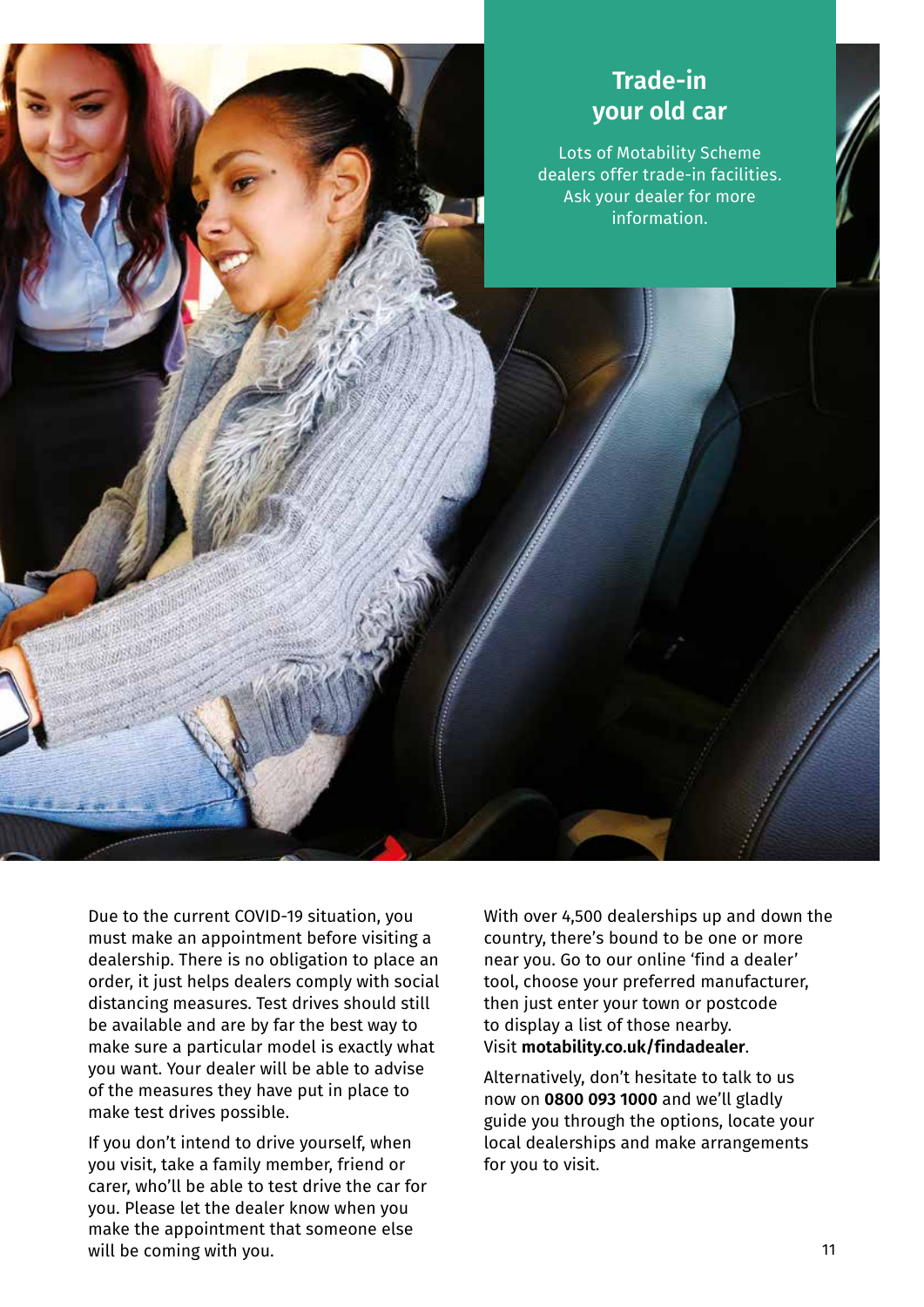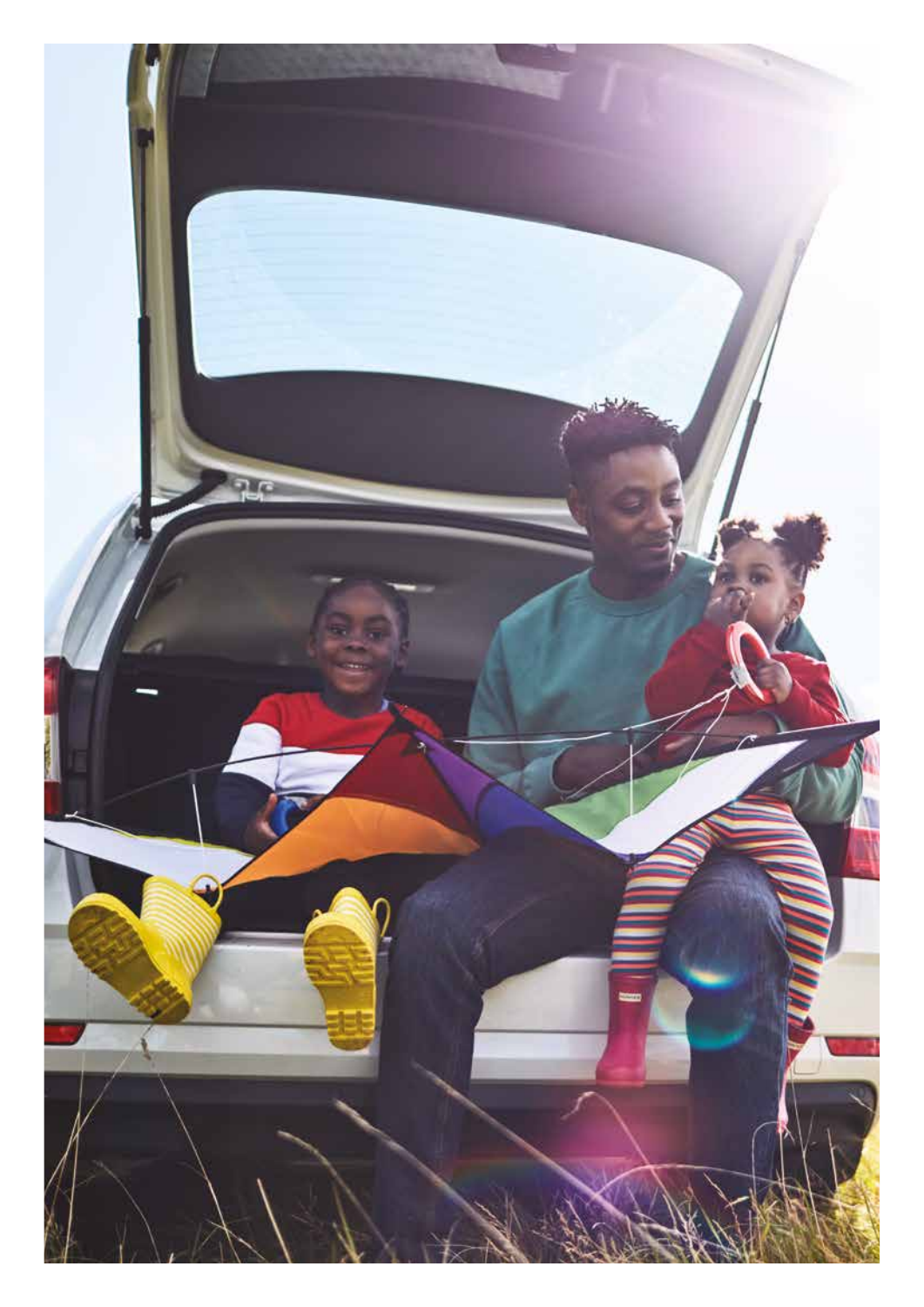# **Cars available on the Scheme**

There are various makes, models and types of cars available to lease through the Motability Scheme, from all of the major manufacturers. The choice of cars range from small city cars to roomy estates.

#### **Three pricing options**

When you lease a car through the Scheme you have three pricing options.

- **1 Less than your mobility allowance.**
- **2 Your total mobility allowance with no Advance Payment.**
- **3 Your total mobility allowance plus an Advance Payment.**

To make sure we're always offering you the best possible value for money, every three months we negotiate with manufacturers and update our prices. To see the full list of cars that are currently available to lease on the Scheme, you can use our online car search tool at **motability.co.uk/carsearch**

#### **Using the online car search tool**

We know that choosing a car is a big decision, and sometimes it can be overwhelming to find the right car for your needs. Therefore, our online car search tool is there to help. You can filter your search by:

- **→ Car type**
- **→ Make and model**
- **→ Transmission**
- **→ Fuel Type**
- **→ Accessibility options** and **more**.

You can even create a shortlist and compare up to four of your favourite cars side by side.

To browse our current list of cars visit **motability.co.uk/carsearch**

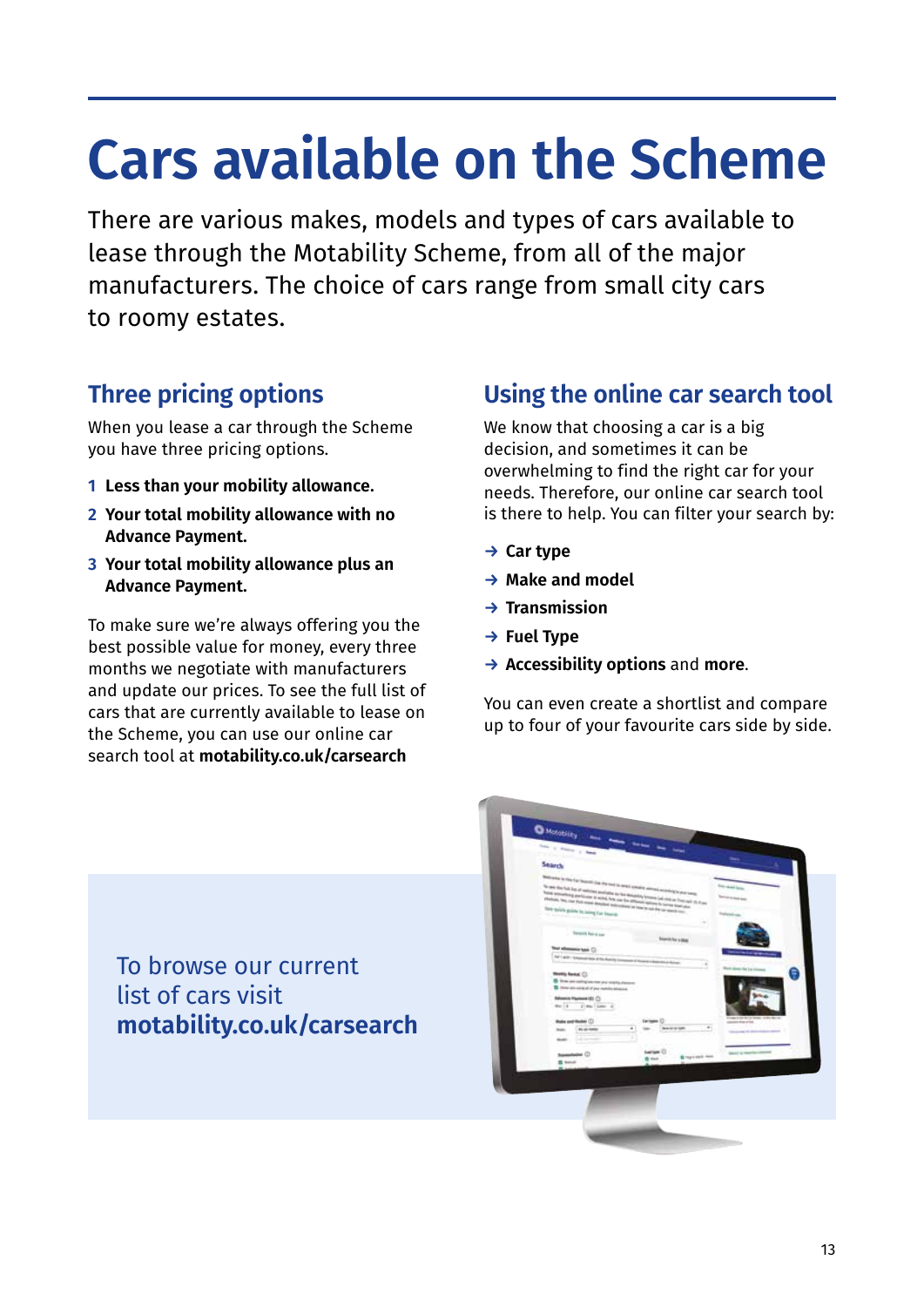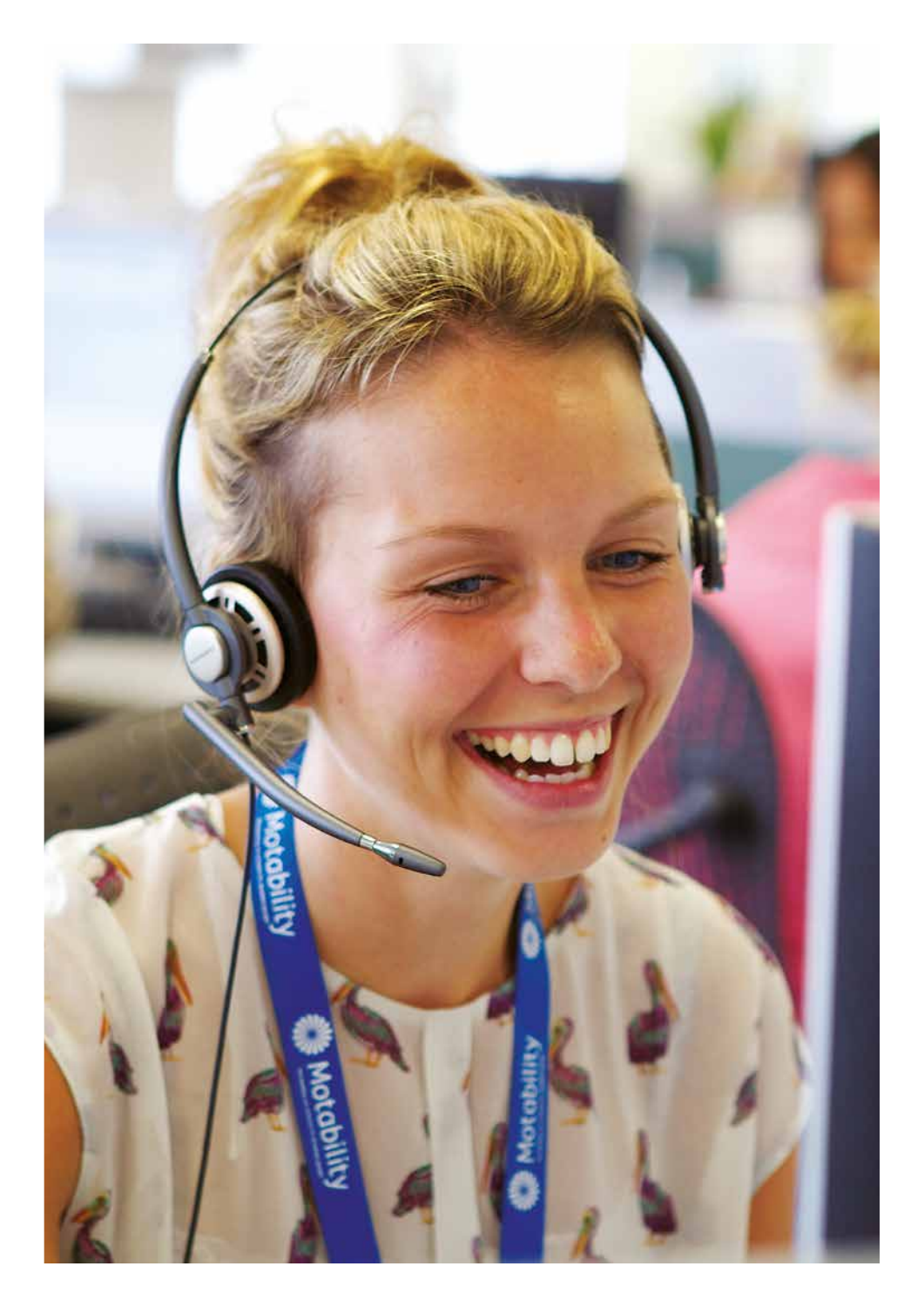# **Ready to get started?**

#### **Useful contacts**

#### **The Motability Scheme**

Browse our latest list of new cars at **motability.co.uk** Find a choice of dealerships near you at **motability.co.uk/findadealer**  Or call one of our team on **0800 093 1000**

If you have specialist Minicom equipment, please call our text phone **0300 037 0100**

For charitable grants, please call Motability, the Charity, on **0800 500 3186**

**Disability Living Allowance (DLA) or Personal Independence Payment (PIP) / Questions about your allowance** 

#### **Department for Work and Pensions:**

Disability Living Allowance: **0800 121 4600** Personal Independence Payment: **0800 121 4433 dwp.gov.uk** 

#### **Department for Communities (NI)**

Disability Living Allowance: **0800 587 0912** Personal Independence Payment: **0800 587 0932 communities-ni.gov.uk**

#### 

**War Pensioners' Mobility Supplement (WPMS) or Armed Forces Independence Payment (AFIP)**

Veterans UK **0808 191 4218 veterans-uk.info**



#### **Don't just take our word for it**

To see what our customers think visit **motability.co.uk/videos**.